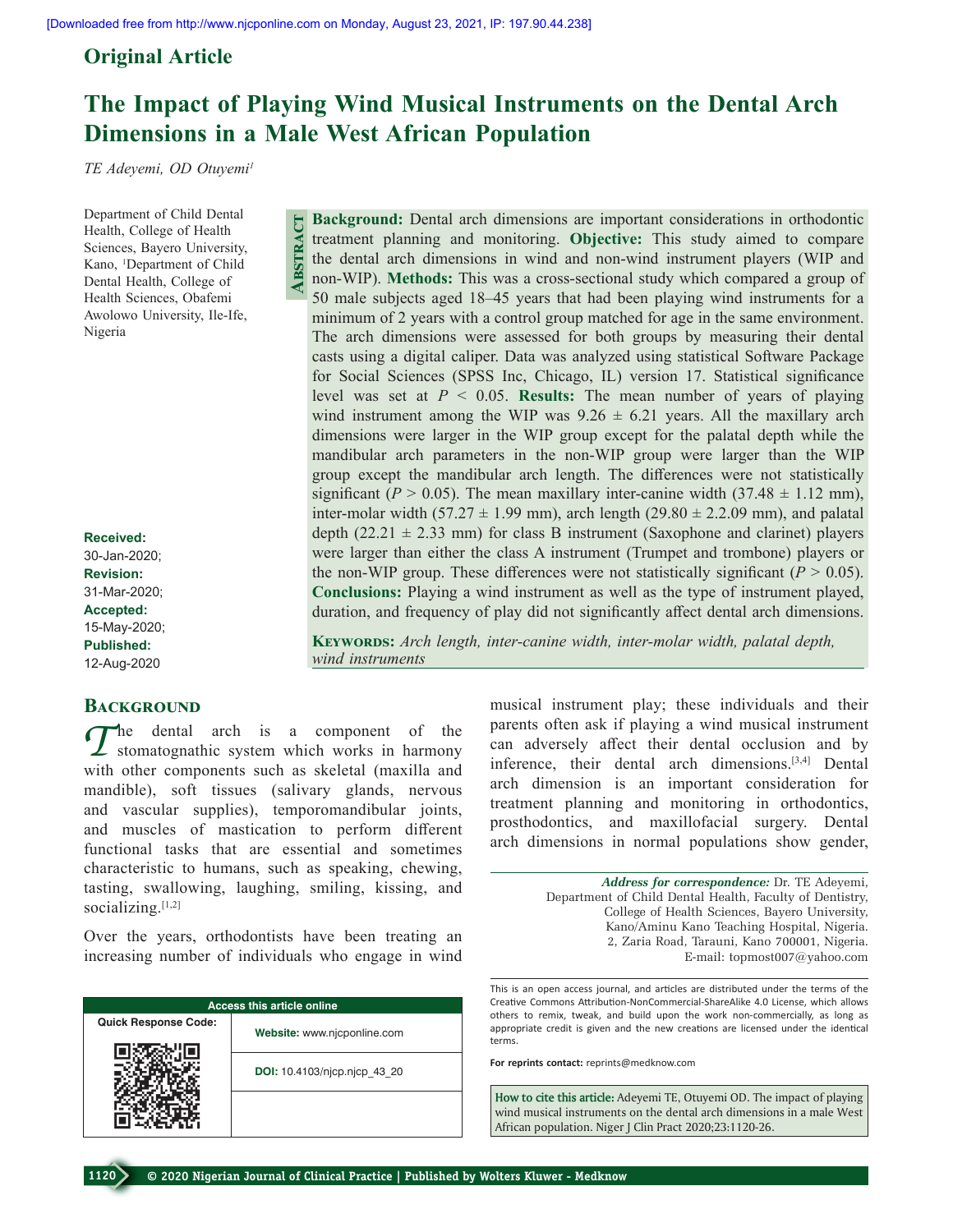racial and ethnic variations.[5] Variations in arch dimensions may occur within a given population as a result of factors that alter the development of the jaws. Researchers have suggested that the dental arch width is governed by several factors such as the size and shape of the jaws and the influence of the oral musculature on the positioning of the teeth.<sup>[6]</sup> There is also a variation of results of arch dimensions among the different races.[7]

Some of the factors reported to affect arch width include genetics, environment and nutrition.[8,9]

Normal arch dimensions correlated with growth changes include arch circumference, arch length, inter-canine width, and inter molar width.<sup>[10]</sup>

A Nigerian study[11] showed that all male maxillary and mandibular arch widths were significantly larger than female arch widths. Literature suggests that playing of wind musical instruments will likely lead to a decrease in anterior facial height and creation of wider dental arches $[12,13]$ 

This study was aimed at assessing and comparing the dental arch dimensions in wind and non‑wind instrument players.

## **Subjects, Materials and Methods**

Ethical approval and informed consent was obtained before the commencement of this study. Ethical approval was obtained from the Research Ethics committee of Aminu Kano Teaching Hospital, Kano on the  $6<sup>th</sup>$  July, 2015. The ethical approval number is NHREC/21/08/2008/AKTH/EC/1442.

This comparative cross-sectional study compared subjects in the case group who were professional wind instrument players in Kano state, Nigeria with subjects in the control group who were non-wind instrument players. The case group consisted of 50 male subjects aged 18–45 years that had been playing wind musical instruments for a minimum of 2 years while the control group also consisted of 50 subjects who were matched for age and gender with the case group. Both case and control groups were from the same environment and they were all Nigerians living in Kano state. The wind instrument players were group into players of class A (Trumpet and Trombone) which are instruments that have cup‑shaped mouthpieces and class B (Clarinet and Saxophone) which are instruments that have single reed, wedge‑shaped mouthpieces according to the classification by Strayer.[12] Strayer's classification was recently modified by Clemente *et al*. [14] The inclusion criteria was the presence of a full complement of the permanent dentition. However, individuals who had

periodontal disease with associated mobility, tooth extraction, orthodontic treatment, fracture of the jaws, surgery to their temporomandibular joints and oral habits were excluded from the study.

In order to determine the intra-examiner reliability, 10 subjects were re-assessed after 2 weeks. A very high intra‑examiner reliability was recorded (Cronbach alpha ‑ 0.997). The proforma for data collection was coded and used to record measurements of the dental arch dimensions. This was in addition to using it to obtain information on sociodemographic characteristics and other information related to the play of wind instruments.

In order to be able to measure the arch dimensions of the subjects, alginate impressions of the maxillary and mandibular dentition were taken under good illumination on a dental chair after which dental casts were fabricated using dental stone. The casts were coded to correspond with the coding on the proforma for individual subjects. They were then stored in individually labeled airtight plastic bags after they were based and trimmed.

A digital caliper (Mitutoyo Corporation, Tokyo, Japan) with accuracy set at 0.05 mm was used to measure the arch dimensions viz: Inter-molar width, inter-canine width, arch length, palatal depth in both upper and lower arches; except palatal depth that was measured in upper arch only.

The inter-molar width was the distance between the mesiobuccal cusps tips of the first permanent molars for upper and lower casts.[15]

The inter-canine distance was the distance between the cusp tip of the right canine to the cusp tip of the left canine.<sup>[15]</sup>

Arch length was the shortest distance from the mesial contact points of the central incisors and the midpoint of the line (ruler) joining the mesial anatomic contact points of the right and left first permanent molars.<sup>[16]</sup>

Palatal height/depth was taken as the vertical distance from a point on the palatal width line (the linear distance between the mesiolingual cusp tips of the right and left first molars) to the palatal vault in the midline. This was determined by securing a piece of stainless steel ruler of known diameter (0.5 mm) between the mesiolingual cusps of the right and left first permanent molars. This ruler served as support for the digital caliper for measuring the depth. The depth was taken as the perpendicular distance between the palate at the mid‑palatal raphe and the piece of stainless steel ruler, less 0.5 mm, corresponding to the diameter of the wire. $[15]$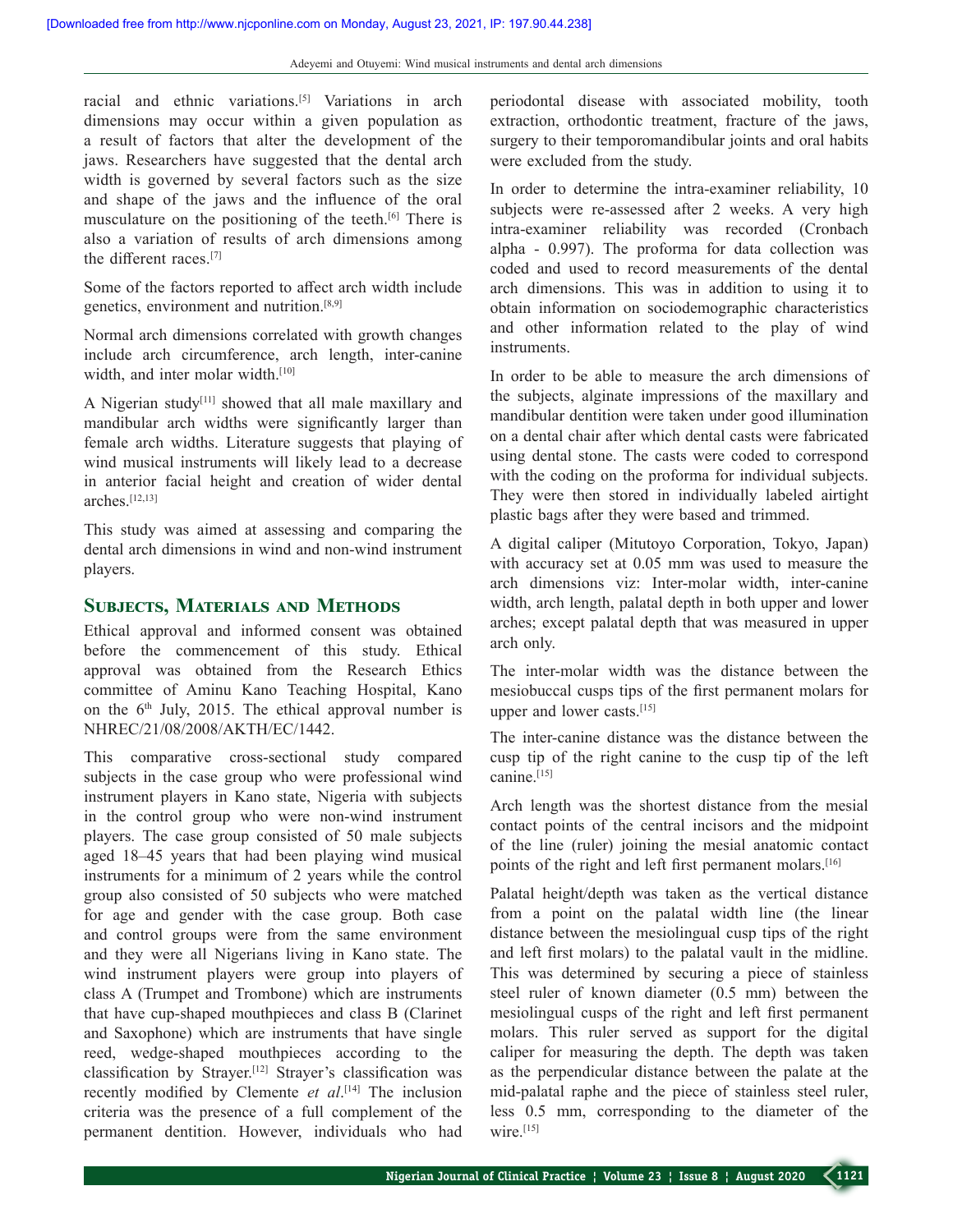The average of two measurements carried out at 24 hours interval was recorded. In situations where the two measurements differed by more than 0.5 mm, a third measurement was carried out and the average of the two closest measurements then recorded.

## **Statistical analysis**

Data was processed and analyzed using Statistical Software Package for Social Sciences (SPSS Inc, Chicago, IL) version 17.

Measures of central tendencies (mean), dispersion (standard deviation), independent *t*‑tests and analysis of variance (ANOVA) to compare means and standard deviations of the different variables were carried out and presented in tables. Statistical significance level was set at  $P < 0.05$ .

### **Results**

The mean age of participants in the WIP and non‑WIP groups were  $28.00 \pm 7.64$  and  $28.10 \pm 7.55$  years, respectively ( $P > 0.05$ ). The mean number of years of playing wind musical instrument among participants in the experimental (WIP) group was  $9.26 \pm 6.21$  years. Most of the WIP group played Trumpet (72.0%) while saxophone, clarinet, and trombone was played by 12.0%, 8.0%, and 8.0% of the WIP, respectively.

Table 1 shows the comparison of the arch dimensions in both the WIP and non-WIP groups. All the maxillary

| Table 1: Comparison of the arch dimensions in wind and non-wind instrument players |                  |            |       |                  |        |       |         |      |  |  |  |  |
|------------------------------------------------------------------------------------|------------------|------------|-------|------------------|--------|-------|---------|------|--|--|--|--|
| Arch dimensions (mm)                                                               |                  | <b>WIP</b> |       | <b>Non-WIP</b>   | t-test |       |         |      |  |  |  |  |
|                                                                                    | $Mean \pm SD$    | Min.       | Max.  | $Mean \pm SD$    | Min.   | Max.  | T       | P    |  |  |  |  |
| Maxillary arch                                                                     |                  |            |       |                  |        |       |         |      |  |  |  |  |
| Inter-canine                                                                       | $36.80\pm2.10$   | 31.70      | 41.30 | $36.54\pm5.41$   | 31.30  | 42.70 | 0.32    | 0.75 |  |  |  |  |
| Inter-molar                                                                        | $55.87 \pm 2.98$ | 49.40      | 62.10 | $55.73 \pm 2.76$ | 50.30  | 64.00 | 0.25    | 0.80 |  |  |  |  |
| Arch length                                                                        | $28.30 \pm 3.01$ | 18.20      | 36.40 | $28.27 \pm 2.20$ | 22.20  | 33.40 | 0.05    | 0.96 |  |  |  |  |
| Palatal depth                                                                      | $20.86 \pm 2.64$ | 15.20      | 25.60 | $21.42 \pm 2.37$ | 15.50  | 26.00 | $-1.11$ | 0.27 |  |  |  |  |
| Mandibular arch                                                                    |                  |            |       |                  |        |       |         |      |  |  |  |  |
| Inter-canine                                                                       | $27.36 \pm 2.04$ | 21.30      | 32.80 | $27.51 \pm 1.70$ | 23.50  | 31.50 | $-0.38$ | 0.70 |  |  |  |  |
| Inter-molar                                                                        | $47.52 \pm 2.73$ | 41.50      | 51.80 | $47.74 \pm 2.35$ | 41.90  | 54.20 | $-0.43$ | 0.67 |  |  |  |  |
| Arch length                                                                        | $24.00 \pm 2.40$ | 15.80      | 28.40 | $23.78 \pm 1.88$ | 19.40  | 28.30 | 0.51    | 0.61 |  |  |  |  |

*P*<0.05 - \* statistically significant; *p*>0.05-not statistically significant

### **Table 2: Comparison of the maxillary arch dimensions according to the type of instrument played, number of years and frequency of playing wind instrument**

| <b>Characteristics of</b>           | <b>Maxillary arch dimensions</b> |      |    |                          |                  |              |    |                    |                  |      |    |                  |
|-------------------------------------|----------------------------------|------|----|--------------------------|------------------|--------------|----|--------------------|------------------|------|----|------------------|
| the wind instrument                 | <b>Inter-canine width</b>        |      |    | <b>Inter-molar width</b> |                  |              |    | <b>Arch length</b> |                  |      |    |                  |
| <i>players</i>                      | $Mean \pm SD$                    | F    | Df | D                        | <b>Mean±SD</b>   | $\mathbf{F}$ | df | $\boldsymbol{p}$   | $Mean \pm SD$    | F    | df | $\boldsymbol{P}$ |
| Type of instrument                  |                                  |      |    |                          |                  |              |    |                    |                  |      |    |                  |
| played                              |                                  |      |    |                          |                  |              |    |                    |                  |      |    |                  |
| Non-WIP                             | $36.54 \pm 5.41$                 |      |    |                          | $55.73 \pm 2.76$ |              |    |                    | $28.27 \pm 2.20$ |      |    |                  |
| Class A (Trumpet<br>and Trombone)   | $36.63 \pm 2.26$                 | 0.22 | 2  | 0.803                    | $55.52 \pm 3.10$ | 1.55         | 2  | 0.218              | $27.93 \pm 3.11$ | 2.09 | 2  | 0.130            |
| Class B (Clarinet and<br>Saxophone) | $37.48 \pm 1.12$                 |      |    |                          | 57.27±1.99       |              |    |                    | 29.80±2.09       |      |    |                  |
| Duration of playing                 |                                  |      |    |                          |                  |              |    |                    |                  |      |    |                  |
| instrument                          |                                  |      |    |                          |                  |              |    |                    |                  |      |    |                  |
| Non-WIP                             | $36.54 \pm 5.41$                 |      |    |                          | $55.73 \pm 2.76$ |              |    |                    | $28.27 \pm 2.20$ |      |    |                  |
| 2-4 years                           | $36.53 \pm 2.06$                 |      |    |                          | 55.68 ± 3.42     |              |    |                    | 28.16±2.49       |      |    |                  |
| $5-10$ years                        | $36.55 \pm 2.36$                 | 0.13 | 3  | 0.944                    | 54.86±2.85       | 1.10         | 3  | 0.353              | $28.79 \pm 3.18$ | 0.20 | 3  | 0.895            |
| Above 10 years                      | $37.17 \pm 2.01$                 |      |    |                          | $56.64 \pm 2.61$ |              |    |                    | $28.11 \pm 3.56$ |      |    |                  |
| Frequency of playing<br>instrument  |                                  |      |    |                          |                  |              |    |                    |                  |      |    |                  |
| Non-WIP                             | $36.54 \pm 5.41$                 |      |    |                          | $55.73 \pm 2.76$ |              |    |                    | $28.27 \pm 2.20$ |      |    |                  |
| Regularly<br>(Daily/weekly)         | $36.78 \pm 2.21$                 | 0.06 | 2  | 0.947                    | $56.43 \pm 2.53$ | 0.21         | 2  | 0.813              | $28.33 \pm 2.72$ | 0.01 | 2  | 0.988            |
| Occasionally<br>(Monthly/3 monthly) | $36.93 \pm 1.48$                 |      |    |                          | $55.77 \pm 3.08$ |              |    |                    | 28.18±4.49       |      |    |                  |

*P*<0.05 - \* statistically significant; *p*>0.05-not statistically significant; test – one-way ANOVA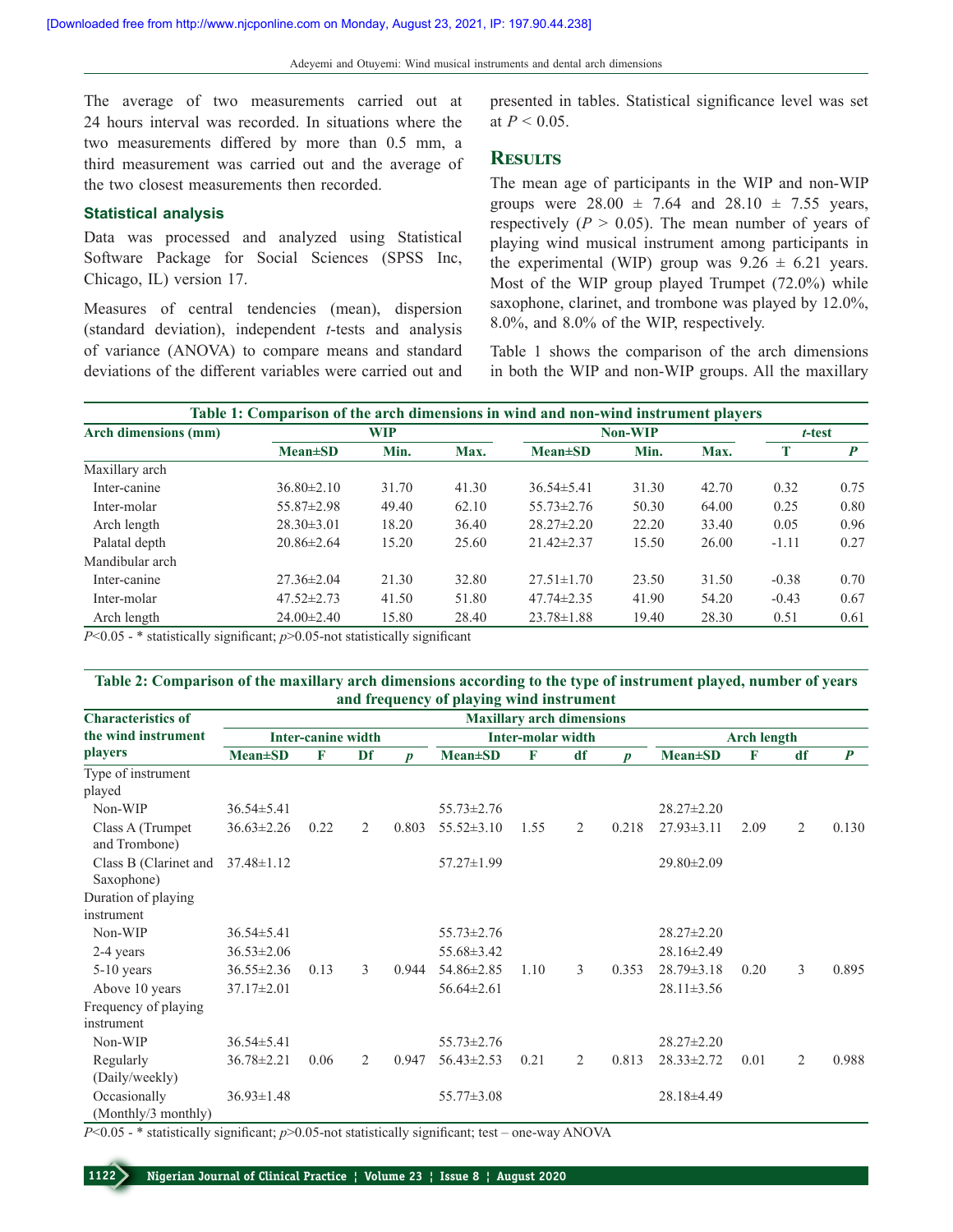Adeyemi and Otuyemi: Wind musical instruments and dental arch dimensions

| of playing wind instrument         |                      |      |    |                  |  |  |  |  |  |  |  |
|------------------------------------|----------------------|------|----|------------------|--|--|--|--|--|--|--|
| <b>Characteristics of the wind</b> | <b>Palatal depth</b> |      |    |                  |  |  |  |  |  |  |  |
| instrument players                 | <b>Mean</b> ±SD      | F    | df | $\boldsymbol{P}$ |  |  |  |  |  |  |  |
| Type of instrument played          |                      |      |    |                  |  |  |  |  |  |  |  |
| None                               | 21.42±2.37           |      |    |                  |  |  |  |  |  |  |  |
| Class A (Trumpet and Trombone)     | $20.53 \pm 2.64$     | 2.48 | 2  | 0.089            |  |  |  |  |  |  |  |
| Class B (Clarinet and Saxophone)   | $22.21 \pm 2.33$     |      |    |                  |  |  |  |  |  |  |  |
| Duration of playing instrument     |                      |      |    |                  |  |  |  |  |  |  |  |
| None                               | $21.42 \pm 2.37$     |      |    |                  |  |  |  |  |  |  |  |
| 2-4 years                          | $20.55 \pm 2.35$     | 0.99 | 3  | 0.401            |  |  |  |  |  |  |  |
| $5-10$ years                       | $21.65 \pm 3.02$     |      |    |                  |  |  |  |  |  |  |  |
| Above 10 years                     | $20.61 \pm 2.64$     |      |    |                  |  |  |  |  |  |  |  |
| Frequency of playing instrument    |                      |      |    |                  |  |  |  |  |  |  |  |
| None                               | $21.42 \pm 2.37$     |      |    |                  |  |  |  |  |  |  |  |
| Regularly (Daily/weekly)           | $20.82 \pm 2.54$     | 0.65 | 2  | 0.525            |  |  |  |  |  |  |  |
| Occasionally (Monthly/3 monthly)   | $21.09 \pm 3.35$     |      |    |                  |  |  |  |  |  |  |  |

# **Table 3: Comparison of the palatal depth according to the type of instrument played, number of years and frequency**

*p*<0.05 - \* statistically significant; *p*>0.05-not statistically significant; test: One-way ANOVA

### **Table 4: Comparison of the mandibular arch dimensions according to the type of instrument played, number of years and frequency of playing wind instrument**

| <b>Characteristics of the wind</b> | <b>Mandibular arch dimensions</b> |      |                             |                  |                  |      |                             |                  |                  |      |               |                  |
|------------------------------------|-----------------------------------|------|-----------------------------|------------------|------------------|------|-----------------------------|------------------|------------------|------|---------------|------------------|
| instrument players                 | <b>Inter-canine width</b>         |      | Inter-molar width           |                  |                  |      | <b>Arch length</b>          |                  |                  |      |               |                  |
|                                    | $Mean \pm SD$                     | F    | df                          | $\boldsymbol{D}$ | $Mean \pm SD$    | F    | df                          | $\boldsymbol{D}$ | $Mean \pm SD$    | F    | df            | $\boldsymbol{P}$ |
| Type of instrument played          |                                   |      |                             |                  |                  |      |                             |                  |                  |      |               |                  |
| None                               | $27.51 \pm 1.70$                  |      |                             |                  | $47.74 \pm 2.35$ |      |                             |                  | $23.78 \pm 1.88$ |      |               |                  |
| Class A (Trumpet and Trombone)     | $27.16 \pm 2.09$                  | 1.33 | 2                           | 0.270            | $47.36 \pm 2.88$ | 0.51 | $\mathcal{L}$               | 0.604            | $23.71 \pm 2.40$ | 2.02 | 2             | 0.138            |
| Class B (Clarinet and Saxophone)   | $28.20 \pm 1.70$                  |      |                             |                  | $48.18 \pm 2.07$ |      |                             |                  | $25.17 \pm 2.08$ |      |               |                  |
| Duration of playing instrument     |                                   |      |                             |                  |                  |      |                             |                  |                  |      |               |                  |
| None                               | $27.51 \pm 1.70$                  |      |                             |                  | $47.74 \pm 2.35$ |      |                             |                  | $23.78 \pm 1.88$ |      |               |                  |
| 2-4 years                          | $27.31 \pm 2.36$                  |      |                             |                  | $47.34 \pm 3.13$ |      |                             |                  | $23.72 \pm 1.86$ |      |               |                  |
| $5-10$ years                       | $27.46 \pm 1.62$                  | 0.06 | 3                           | 0.979            | $46.87 \pm 3.04$ | 0.69 | 3                           | 0.559            | $24.46 \pm 2.42$ | 0.38 | 3             | 0.77             |
| Above 10 years                     | $27.34 \pm 2.11$                  |      |                             |                  | $48.07 \pm 2.20$ |      |                             |                  | $23.93 \pm 2.78$ |      |               |                  |
| Frequency of playing instrument    |                                   |      |                             |                  |                  |      |                             |                  |                  |      |               |                  |
| None                               | $27.51 \pm 1.70$                  |      |                             |                  | $47.74 \pm 2.35$ |      |                             |                  | $23.78 \pm 1.88$ |      |               |                  |
| Regularly (Daily/weekly)           | $27.35 \pm 1.96$                  | 0.08 | $\mathcal{D}_{\mathcal{L}}$ | 0.921            | $47.41 \pm 2.82$ | 0.36 | $\mathcal{D}_{\mathcal{L}}$ | 0.701            | $24.04\pm2.19$   | 0.19 | $\mathcal{L}$ | 0.831            |
| Occasionally (Monthly/3 monthly)   | $27.45 \pm 2.59$                  |      |                             |                  | $48.13 \pm 2.32$ |      |                             |                  | $23.76 \pm 3.45$ |      |               |                  |

*P* < 0.05 - \* statistically significant; *P* > 0.05-not statistically significant; test: One-way ANOVA

arch dimensions were larger in the WIP group except for the palatal depth. On the contrary, the mandibular arch parameters in the non‑WIP group were larger than the WIP group except the mandibular arch length. However, the differences between the two groups were not statistically significant  $(P > 0.05)$  across all the arch dimensions assessed.

Tables 2-4 show the comparison of maxillary and mandibular arch dimensions of WIP according to the type of instrument played, number of years and frequency of playing.

The means maxillary inter-canine width  $(37.48 \pm 1.12 \text{ mm})$ , inter-molar width  $(57.27 \pm 1.99 \text{ mm})$ , arch length  $(29.80 \pm 2.09 \text{ mm})$ , and palatal depth  $(22.21 \pm 2.33 \text{ mm})$  for class B instrument players were larger than either the class A instrument players  $(36.63 \pm 2.26 \text{ mm})$ ;  $55.52 \pm 3.10$  mm;  $27.93 \pm 3.11$  mm and  $20.53 + 2.64$  mm respectively) or the non-WIP group  $(36.54 \pm 5.41 \text{ mm})$ ;  $55.73 \pm 2.76$  mm;  $28.27 \pm 2.20$  mm and  $21.42 \pm 2.37$ , respectively). These differences were not statistically significant  $(P > 0.05)$ . Similarly, the mean mandibular inter-canine width  $(28.20 \pm 1.70 \text{ mm})$ , inter-molar width (48.18  $\pm$  2.07 mm), and arch length (25.17  $\pm$  2.08 mm) for the class B instrument players were also larger than that of class A instrument players  $(27.16 \pm 2.09 \text{ mm})$ ;  $47.36 \pm 2.88$  mm, and  $23.71 \pm 2.40$  mm, respectively) and non-WIP group  $(27.51 \pm 1.70 \text{ mm}; 47.74 \pm 2.35 \text{ mm}, \text{ and}$  $23.78 \pm 1.88$  mm respectively). The differences between the groups were also not statistically significant  $(P > 0.05)$ . The maxillary and mandibular arch dimensions in the WIP were not significantly influenced by the number of years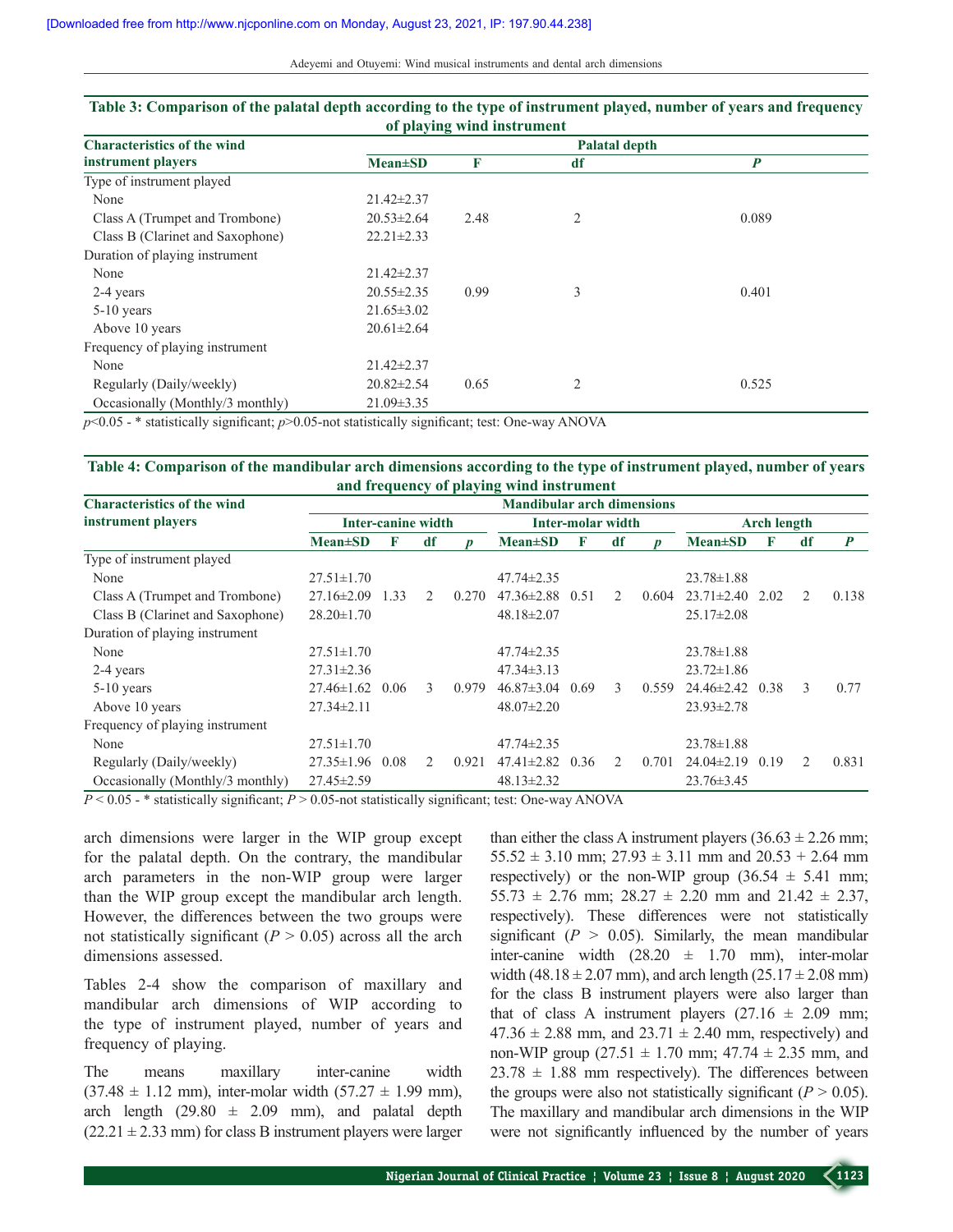or the frequency of play when compared with the control subjects ( $P > 0.05$ ).

## **Discussion**

No previous study of the arch dimensions in wind musical instrument players exists in our population. This study provided an insight into the effect of playing wind instruments on the arch dimensions which may play an important role in the etiology of malocclusion.

This study involved the comparison of two groups of participants who exhibited similar characteristic features in terms of age, sex, and environment. The group matching was necessary in order to eliminate possible confounders of arch form changes that tend to occur with advancing age.<sup>[17-19]</sup>

In this present study, only male participants were recruited because females do not usually engage in professional wind instrument play in Nigeria and in particular, the northern part of Nigeria which is largely due to cultural reasons and this could be seen as a limitation in gender comparison.

The average age of participants in this study was similar to the report of Grammatopoulos *et al*. [20] in the United Kingdom on 170 professional musicians.

There were no significant changes in dental arch dimensions following the playing of wind instrument in this study. This was reflected in the inter-canine, inter-molar, and arch length measurements of both arches including palatal depth across the different types of wind instrument played, duration, and frequency of play. This shows that the dental arch dimensions in this study population are rarely affected by playing wind musical and that any changes may likely be due to chance occurrence as observed by Lundstrom<sup>[21]</sup> who reported that changes in arch form of an individual occurs twice during dental development stages; first is during the deciduous dentition and then unpredictably during the permanent dentition. This is also in agreement with the study by Olav *et al*.<sup>[22]</sup> which suggested that changes in dental arch dimensions are generally not significant in adulthood. Therefore, the wind instrument play may not be enough to cause significant changes in the arch dimensions in adulthood.

The maxillary inter-canine and inter-molar widths recorded in this study were comparable with other Nigerian study that was reported during early and late permanent dentition stages by Aluko *et al*. [11] The recorded widths in this study are also comparable with the studies by Mark,<sup>[23]</sup> Otuyemi and Noar<sup>[24]</sup> in other Nigerian populations but were relatively higher than those obtained by Al-zubair $[15]$  in a Yemeni population.

The difference in the maxillary inter-canine and inter-molar widths recorded in this study was likely due to racial factor, as genetics have been reported as a determinant of arch dimension.<sup>[11]</sup>

In this present study, the maxillary arch dimensions were larger in the WIP group except the palatal depth but they were not statistically significant. This is consistent with a study by Tircoveluri *et al*. [25] which reported increased growth in the transverse and sagittal dimensions, and decreased growth in the vertical dimensions of arch widths in wind instrument players. This trend was also reported by Brattstrom *et al*. [13] among wind instrument players in Nittedal, Norway. Brattstrom *et al*. [13] reported significant differences in arch dimensions at ages 12 and 15 years while no differences were reported at ages 6 and 9 years between the wind instrument players and control group in their longitudinal study. The significant difference was likely due to an increased intra-oral pressure in combination with reduced pressure from the cheeks when wind instruments are played. The effect of playing wind instruments on the arch dimensions will likely be more pronounced when it occurs during growth spurts usually between ages 12 and 15 years, as only small changes occur in arch dimensions in adulthood.[22] Rindisbacher *et al*. [26] however reported a contrasting finding in which the width of the maxillary and mandibular arch widths in the molar areas were smaller in the flute and reed instrument players than in the control group. The contrasting finding may be due to the fact that the instruments whose effects were studied by Rindisbacher *et al*. [26] belonged to different classes as outlined by Strayer<sup>[12]</sup> compared to the ones considered in this study.

The maxillary inter-molar widths recorded in this study were similar to those reported by Dung *et al*. [27] but significantly higher than the findings of Mohammad *et al*. [28] and Ribeiro *et al*. [6] This significant difference may probably be due to genetic differences in the study populations. The higher mean maxillary inter-molar width and lower palatal depth recorded in the regular wind instrument players in this study compared with non‑WIP and occasional players maybe due to persistent outward pressure exerted on the arch in regular players which could have led to decrease in the depth of the palate as the maxillary inter-molar width increased.<sup>[25]</sup>

In the present study, the mandibular arch dimensions reported for both WIP and non‑WIP group were significantly higher than those reported by Haidi *et al*. [29] in a Saudi Arabian population but were only slightly smaller than those obtained from another Nigerian study by Aluko *et al*. [11]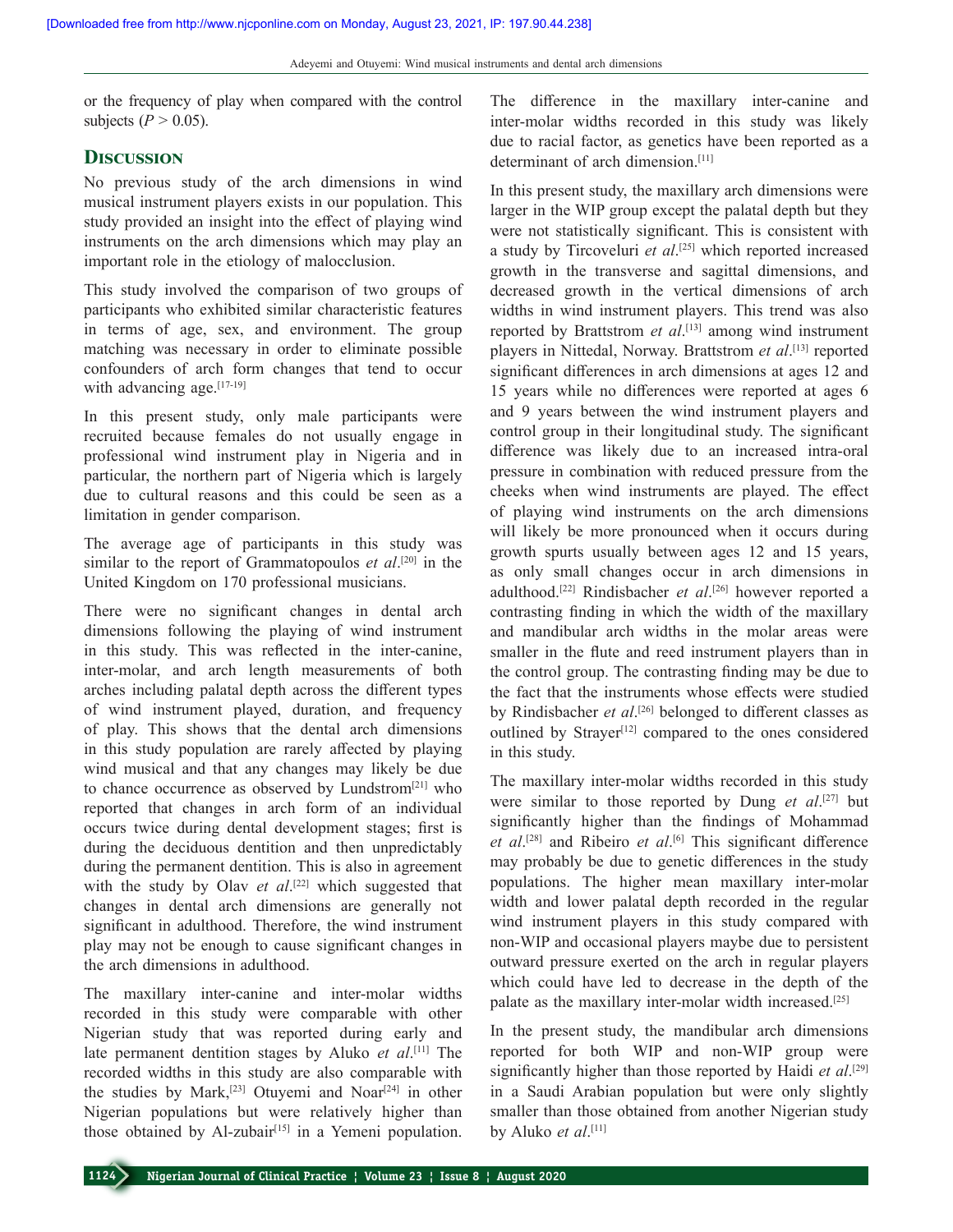Adeyemi and Otuyemi: Wind musical instruments and dental arch dimensions

All the mandibular arch dimensions were smaller in the WIP than non‑WIP group except the mandibular arch length but the differences were not significant. This finding is in agreement with the study by Rindisbacher *et al*. [26] but however in contrast with the study by Grammatopoulos *et al*. [20] which showed a significant increase in mandibular intermolar width among trombone and tuba instrument players with large cup‑shaped mouthpiece. The contrast may largely be due to differences in instrument designs and other factor like a racial/genetic difference among the study populations.

The slightly larger mandibular arch length, though not significant, recorded in this study among the WIP group and those that play regularly may be due to regular forward posturing of the mandible when playing wind instruments which is likely to have stimulated increase in mandibular growth especially during growth spurts, thus leading to increase in the mandibular arch length. This is in agreement with other previous studies $[26,30]$ which suggested increase in mandibular arch length with forward posturing of the mandible.

The present study has provided a cross-sectional report and comparison of the arch dimensions of male wind and non‑wind instrument players in our environment which will enable orthodontists provide informed advice to potential players of wind instruments in this age group concerning the potential impacts of playing wind musical instruments on the arch dimension thus prevent development of malocclusion. A longitudinal study is recommended in order to provide more information on the long term effects of playing wind instrument on arch dimensions in this population.

## **Conclusion**

Playing a wind musical instrument did not significantly affect the dental arch dimensions in the population studied. Furthermore, the type of instrument played, duration of play and the frequency of play did not also significantly affect the arch dimensions.

#### **Declaration of patient consent**

The authors certify that they have obtained all appropriate patient consent forms. In the form the patient (s) has/have given his/her/their consent for his/ her/their images and other clinical information to be reported in the journal. The patients understand that their names and initials will not be published and due efforts will be made to conceal their identity, but anonymity cannot be guaranteed.

**Financial support and sponsorship** Nil.

### **Conflicts of interest**

There are no conflicts of interest.

### **References**

- 1. Academy of prosthodontics. Glossary of prosthodontic terms. J Prosthet Dent 2017;117:84.
- 2. Kossioni AE, Dontas AS. The stomatognathic system in the elderly. Useful information for the medical practitioner. Clin Interv Aging 2007;2:591‑7.
- 3. Grammatopoulos E. A study of the effects of playing a wind instrument on the occlusion. MPHIL thesis Univ Birmingham. 2009;2.
- 4. Yeo DKL, Pham TP, Baker J, Porters SAT. Specific orofacial problems experienced by musicians. Aust Dent J 2002;47:2‑11.
- 5. Burris B, Harris E. Maxillary arch size and shape in American blacks and whites. Angle Orthod 2000;70:297‑302.
- 6. Ribeiro J, Ambrosio R, Santos‑Pinto A, Shimizu I, Shimizu R. Evaluation of transverse changes in the dental arches according to growth pattern: A longitudinal study. Dent Press J Orthod 2012;17:66‑73.
- 7. Lavelle C, Foster T, Flinn R. Dental arches in various ethnic groups. Angle Orthod 1971;41:293‑9.
- 8. Cassidy K, Tolley E. Genetic influence on dental arch form in orthodontic patients. Angle Orthod 1998;68:445‑54.
- 9. Ogaard B, Larsson E, Lindsten R. The effect of sucking habits, cohort sex, intercanine width and breast or bottle feeding on posterior crossbite in Norwegian and Swedish 3 year old children. Am J Orthod Dentofac Orthop 1994;106:161-6.
- 10. Sangwan S, Chawla H, Goyal A, Gauba K, Mohanty U. Progressive changes in arch width from primary to early mixed dentition period: A longitudinal study. J Indian Soc Pedod Prev Dent 2011;29:14‑9.
- 11. Aluko I, DaCosta O, Isiekwe M. Dental arch widths in the early and late permanent dentitions of a Nigerian population. Nig Dent J 2010;17:7‑11.
- 12. Strayer E. Musical instruments as an aid in the treatment of muscle defects and perversions. Angle Orthod 1939;9:18-27.
- 13. Brattström V, Odenrick L, Kvam E. Dentofacial morphology in children playing musical wind instruments: A longitudinal study. Eur J Orthod 1989;11:179‑85.
- 14. Clemente M, Mendes J, Moreira A, Bernardes G, Van TH, Ferreira A, *et al*. A new classification of wind instruments: Orofacial considerations. J Oral Biol Craniofacial Res 2019;9:268‑76.
- 15. Al-zubair NM. Determinant factors of Yemeni maxillary arch dimensions. Saudi Dent J 2015;27:50-4.
- 16. Yemitan TA, DaCosta OO, Sanu OO, Isiekwe MC. Effects of digit sucking on dental arch dimensions in the primary dentition. Afr J Med Med Sci 2010;39:55‑61.
- 17. Thilander B. Dentoalveolar development in subjects with normal occlusion. A longitudinal study between the ages of 5 and 31 years. Eur J Orthod 2009;31:109‑20.
- 18. Little R. Stability and relapse of dental arch alignment. Br J Orthod 1990;17:235‑41.
- 19. Henrikson J, Persson M, Thilander B. Long term stability of dental arch form in normal occlusion from 13 to 31 years of age. Eur J Orthod 2001;23:51‑61.
- 20. Grammatopoulos E, White AP, Dhopatkar A. Effects of playing a wind instrument on the occlusion. Am J Orthod Dentofac Orthop 2012;141:138‑45.
- 21. Lundström A. Nature versus nurture in dento-facial variation. Eur J Orthod 1984;6:77‑91.